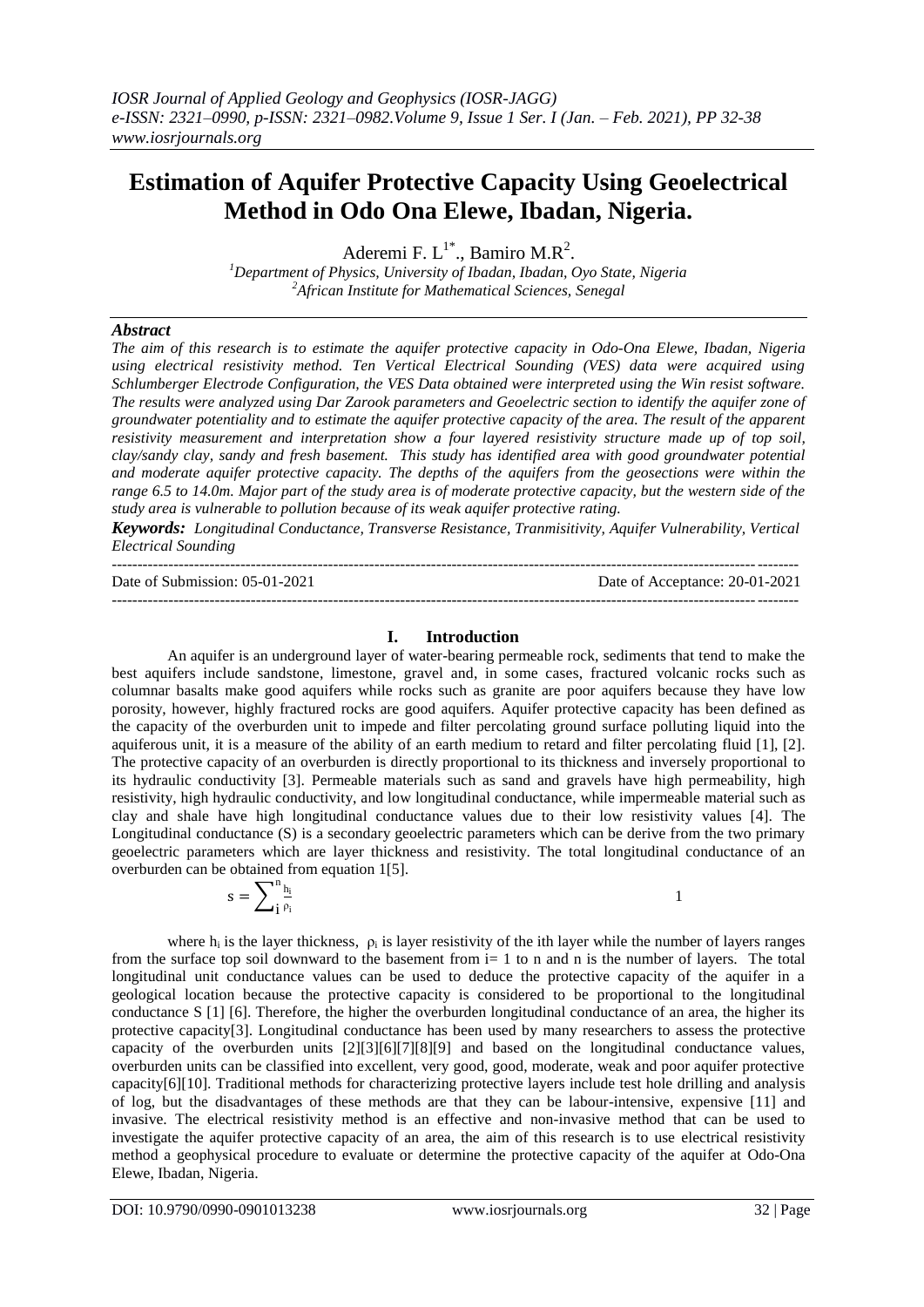## **II. The Study Area**

The city of Ibadan is located approximately on longitude  $3<sup>0</sup>5$  east of the Greenwich Meridian and latitude  $7^{0}23$  north of the Equator. Odo-Ona Elewe is one of the towns located in Challenge, South-East, Ibadan, Nigeria. It lies within the basement complex of southwestern Nigeria. The study area lies between longitude  $7^{0}$ 19 0 45.0"N –  $7^{0}$ 20 0 15.3"N and latitude  $3^{0}$ 51 0 30.3"E –  $3^{0}$ 52 0 25.2"E. The area is accessible as a result of availability of major and minor roads and the climate of the study area is tropical savanna climate. There are both dry and wet seasons but the wet season is longer and there is relatively constant temperature. The wet season is from March-October while the dry season is from November-February. The study area has three main landforms which are hills, plains and valleys. The tropical highs include inselbergs of granitic gneisses and steep-sloped northerly trending quartzite ridges. The study area mostly consists of generally undulating plains of elevations of about 150m and mostly underlain by Pegmatite and quartz veins. These form intervening lands between the hills and valleys which largely constitutes the draining network. The major river traverses the district in roughly north-south orientations while the streams form dendritic patterns with easterly and westerly flow directions [12] [13], figures 1 and 2 show the location and accessibility of the study area. The area under study is a flood prone zone and this is due to inadequate drainage systems in the area. The area has one major river, streams and dams which contributes to the flooding, this causes erosion and soil degradation. It has been noted that very few boreholes and hand-dug wells were located in the town and have proven to be slightly inadequate to meet the needs of the inhabitants. The alternative to clean borehole water is a river which has been polluted by human wastes from nearby refuse dump.



**Figure 1:** Map of Ibadan showing the study area [14]



**Figure 2**: Geological map of Ibadan showing the study area [13]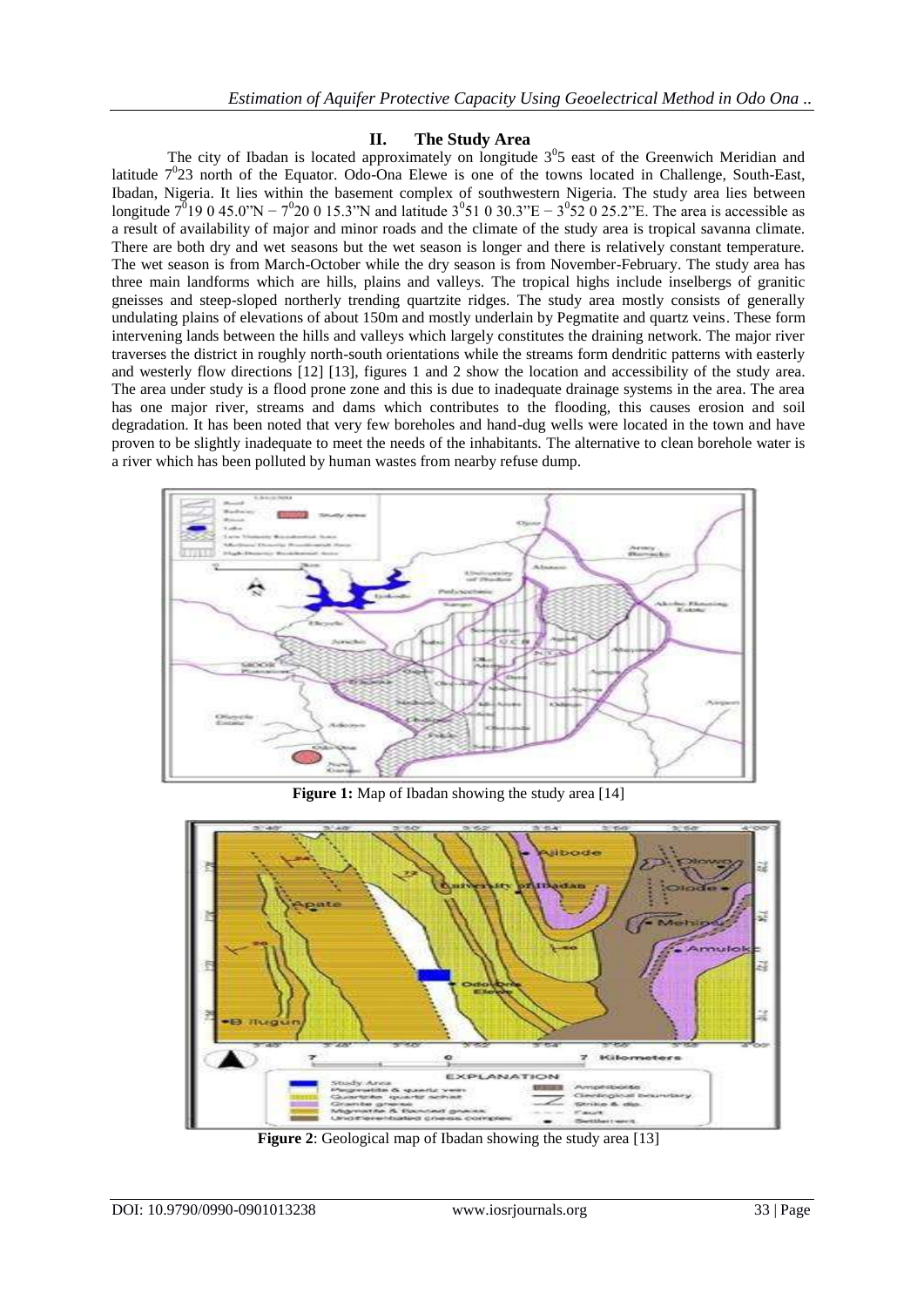## **III. Material and Method**

Resistivity surveying meter and its accessories such as self rechargeable battery, measuring tape, crocodile clips, hammer, cables and four electrodes were used for the field survey. The vertical electrical sounding using Schlumberger array was used for the data acquisition, the data consist of ten VES spread across the study area as shown in the base map in Figure 3.The data obtained from the field was process using partial curve matching technique and computer iteration software computer model Win resist. Geoelectric sections and the Dar Zarrouk Parameters such as longitudinal conductance, transverse resistance (T) and transmissivity were obtained from the iteration result. The Transverse resistance (T) is a Dar Zarrouk parameter used for detection of quality ground- water potentiality. It has a direct relationship with transmissivity which implies that the highest Tranverse values would most likely be the highest transmissivity values of the aquifers or aquiferous zones. Transmissivity is the rate at which groundwater can flow through an aquifer section of unit width under a unit hydraulic gradient, it describes the ability of the aquifer to transmit groundwater throughout its entire saturated thickness A geological formation with relatively high transverse resistance values depicts high resistivity or thickness which shows favorable aquifer conditions. Transverse resistance of any geological formation is given by the product of resistivity and thickness,  $)$  2

## $T = \rho h (Qm^2)$

The Longitudinal conductance (S) is a parameter used to define target areas of groundwater potential. The total longitudinal unit conductance values determined from equation 1 were used in deducing the aquifer protective capacity of the study area.



 **Figure3**: Map of the study area showing the VES points

## **IV. Results and Discussion**

The apparent resistivity curves revealed that curve type HA is the curve type over the entire area i.e. *ρ*1*> ρ*2*< ρ*3*< ρ*4 having four layers. The top layer has resistivity value ranging from 13.8 to 193.9Ω*m* showing that it consists of clay, sandy, clay and clayey sand with layer thickness ranging from 0.4 to 1.0 m. The resistivity of the second layer ranges from 7.6 to 49.7Ω*m* while the thickness varies between 1.1 to 6.2 m which consists of majorly clay then sandy clay. The third layer is the weathered zone, which has resistivities from 106.9 to 1245.3Ω*m* while this layer thickness varies between 1.0m to 11.1 m which is most likely a good layer for groundwater exploration.

## **Transverse resistance (T)**

The transverse resistance of the study area ranges from  $390\Omega m^2$  to  $4249.35\Omega m^2$ . High transverse resistance value implies an aquifer that may likely have high transmissivity with quantifiable groundwater potentials. VES 2, 3, 5, and 9 with relatively high transmittivity will have good groundwater potentials, VES 1,6,7 and 8 have moderate potential while VES 4 and 10 indicate poor groundwater potentials.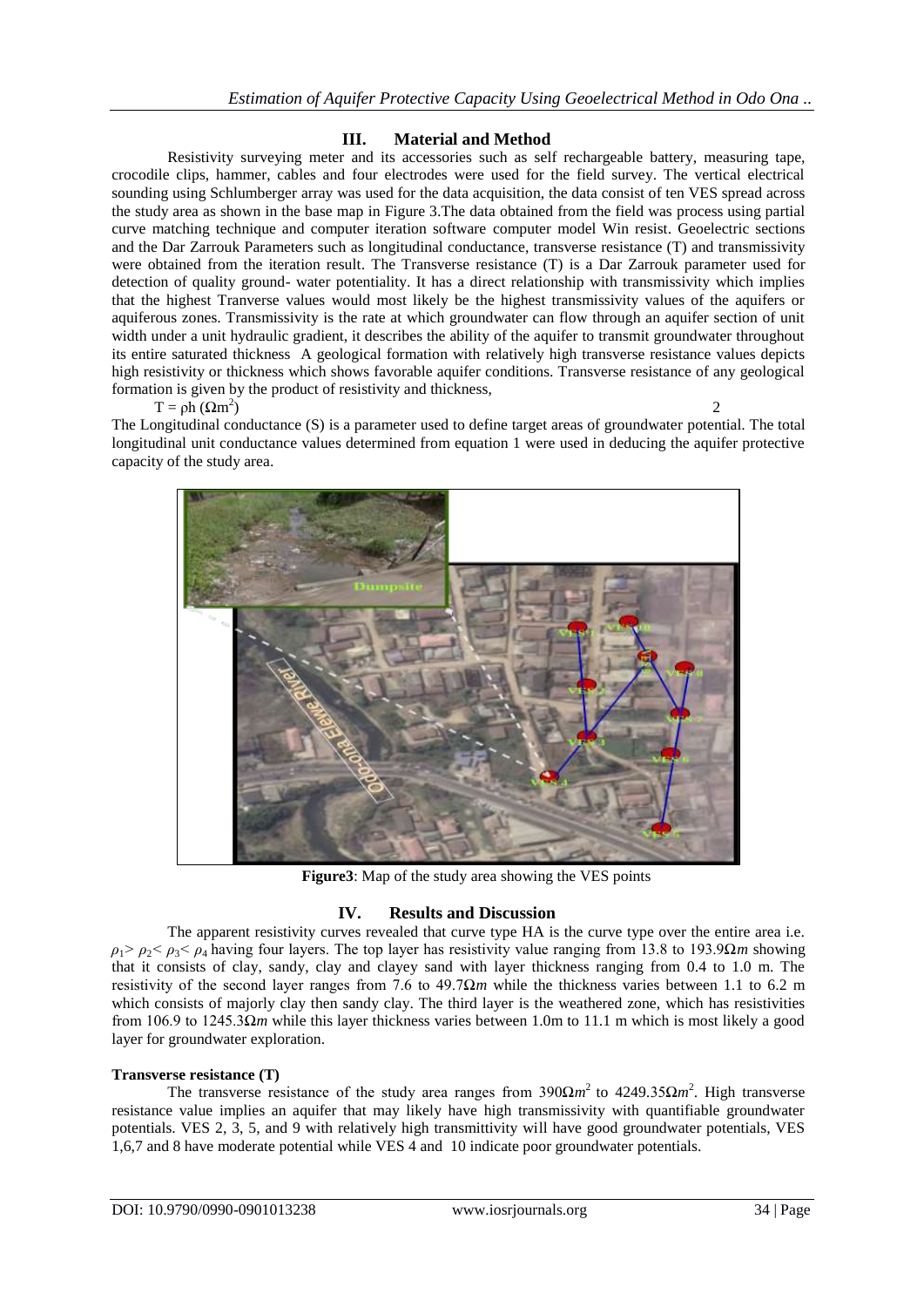| <b>radici</b> . Summary of the computer neration |                          |         |                  |              |             |                |         |
|--------------------------------------------------|--------------------------|---------|------------------|--------------|-------------|----------------|---------|
| <b>VES</b>                                       | $\mathbf N$              | $\rho$  | $\mathbf{t}$     | Depth $(m)$  | Curve type  | $\overline{S}$ | $\rm T$ |
| $\mathbf{1}$                                     | $\mathbf{1}$             | 53.5    | 0.8              | $0.8\,$      | HA          |                |         |
|                                                  | $\overline{2}$           | 16.9    | 2.9              | 3.8          |             |                |         |
|                                                  | $\overline{3}$           | 156.1   | 11.1             | 14.9         |             | 0.258          | 1732.71 |
|                                                  | $\overline{4}$           | 7910.9  |                  |              |             |                |         |
| $\overline{2}$                                   | $\overline{1}$           | 63.9    | 0.6              | 0.6          | HA          |                |         |
|                                                  | $\mathfrak{2}$           | 13.1    | $\overline{3}$   | 3.6          |             |                |         |
|                                                  | $\overline{3}$           | 260.1   | 9.9              | 13.5         |             | 0.276          | 2574.99 |
|                                                  | $\overline{4}$           | 10378.7 |                  |              |             |                |         |
| $\overline{3}$                                   | $\mathbf{1}$             | 62.7    | 0.4              | 0.4          | HA          |                |         |
|                                                  | $\mathbf{2}$             | 13.1    | 2.8              | 3.2          |             |                |         |
|                                                  | 3                        | 598.5   | 7.1              | 10.3         |             | 0.339          | 4249.35 |
|                                                  | $\overline{4}$           | 5433.2  |                  |              |             |                |         |
| $\overline{4}$                                   | $\overline{1}$           | 20.1    | 0.6              | 0.6          | HA          |                |         |
|                                                  | $\overline{c}$           | 7.6     | 1.3              | 1.8          |             |                |         |
|                                                  | $\overline{3}$           | 134.7   | 2.9              | 4.7          |             | 0.222          | 390.63  |
|                                                  | $\overline{\mathcal{L}}$ | 259.4   |                  |              |             |                |         |
| $\mathfrak s$                                    | $\,1\,$                  | 13.8    | 0.5              | 0.5          | HA          |                |         |
|                                                  | $\overline{2}$           | 7.8     | $\overline{c}$   | 2.4          |             |                |         |
|                                                  | 3                        | 769.8   | 3.4              | 5.8          |             | 0.296          | 2617.32 |
|                                                  | $\overline{4}$           | 74935.4 |                  |              |             |                |         |
| 6                                                | $\mathbf{1}$             | 51.6    | 0.8              | 0.8          | HA          |                |         |
|                                                  | $\mathfrak{2}$           | 13.9    | 2.5              | 3.3          |             |                |         |
|                                                  | $\overline{3}$           | 318.4   | 5.3              | 8.6          |             |                |         |
|                                                  | $\overline{4}$           | 34268.4 |                  |              |             | 0.212          | 1687.52 |
| 7                                                | $\mathbf{1}$             | 152.1   | 0.7              | 0.7          | HA          |                |         |
|                                                  | $\overline{2}$           | 38      | 1.1              | 1.8          |             |                |         |
|                                                  | $\overline{\mathbf{3}}$  | 106.9   | 9.7              | 11.5         |             | 0.125          | 1036.93 |
|                                                  | $\overline{4}$           | 4640.7  |                  |              |             |                |         |
| 8                                                | $\mathbf{1}$             | 193.9   | 0.6              | 0.6          | HA          |                |         |
|                                                  | $\boldsymbol{2}$         | 49.7    | 6.2              | 6.7          |             |                |         |
|                                                  | $\overline{3}$           | 1245.3  | $\mathbf{1}$     | 7.7          |             | 0.129          | 1245.3  |
|                                                  | $\overline{4}$           | 6656.6  |                  |              |             |                |         |
| $\overline{9}$                                   | $\overline{1}$           | 182.6   | 0.6              | 0.6          | HA          |                |         |
|                                                  | $\overline{2}$           | 18.9    | 4.1              | 4.8          |             |                |         |
|                                                  | $\overline{3}$           | 445.7   | 5.5              | 10.4         |             | 0.232          | 2451.35 |
|                                                  | $\overline{4}$           | 15122.4 |                  |              |             |                |         |
| 10                                               | $\mathbf{1}$             | 60.3    | $\mathbf{1}$     | $\mathbf{1}$ | $_{\rm HA}$ |                |         |
|                                                  | $\overline{c}$           | $\,8\,$ | $\overline{1.3}$ | 2.3          |             |                |         |
|                                                  | $\overline{3}$           | 108.1   | 4.2              | 6.5          |             | 0.219          | 454.02  |
|                                                  | $\overline{4}$           | 2312    |                  |              |             |                |         |
|                                                  |                          |         |                  |              |             |                |         |

**Table1**: Summary of the computer iteration

## **Geoelectric sections**

The Geoelectrical section 1 revealed that the profile is made up of four layers, the first layer is the topsoil which is made up of loose sand. The resistivity of this layer ranges from 60 to 186Ω*m* and its thickness ranges from 0.6 to 1.0 m. The second layer has resistivity of 8 to 38Ω*m* which is made up of clay. The aquifer is found in the third layer with resistivity ranging from 106.9 to 524.4 $\Omega$ *m*, it is composed of fine sand formation with thickness range of 4.2 to 9.7 m the depth ranges from 6.5m to 11.5m. The last layer is the fresh basement which has resistivity range of 4219.9Ω*m* to 15122.4Ω*m*.

The Geoelectrical section 2 along profile 2 revealed that the profile is made up of four layers. The first layer is the topsoil. The resistivity of this layer ranges from 53.5 to 63.9Ω*m* and the thickness ranges from 0.6 to 0.8m. The second layer is clay with resistivity ranging from 13.1 to 16.9Ω*m* and thickness range of 2.5 to 3.8 m. The aquifer is in the third layer having resistivity range of 156.1 to 598.5Ω*m* and the depth ranges from 10.3 m to 14. 9m the fourth layer is the fresh basement which has resistivity range of 365.5 to 5126.4Ω*m*.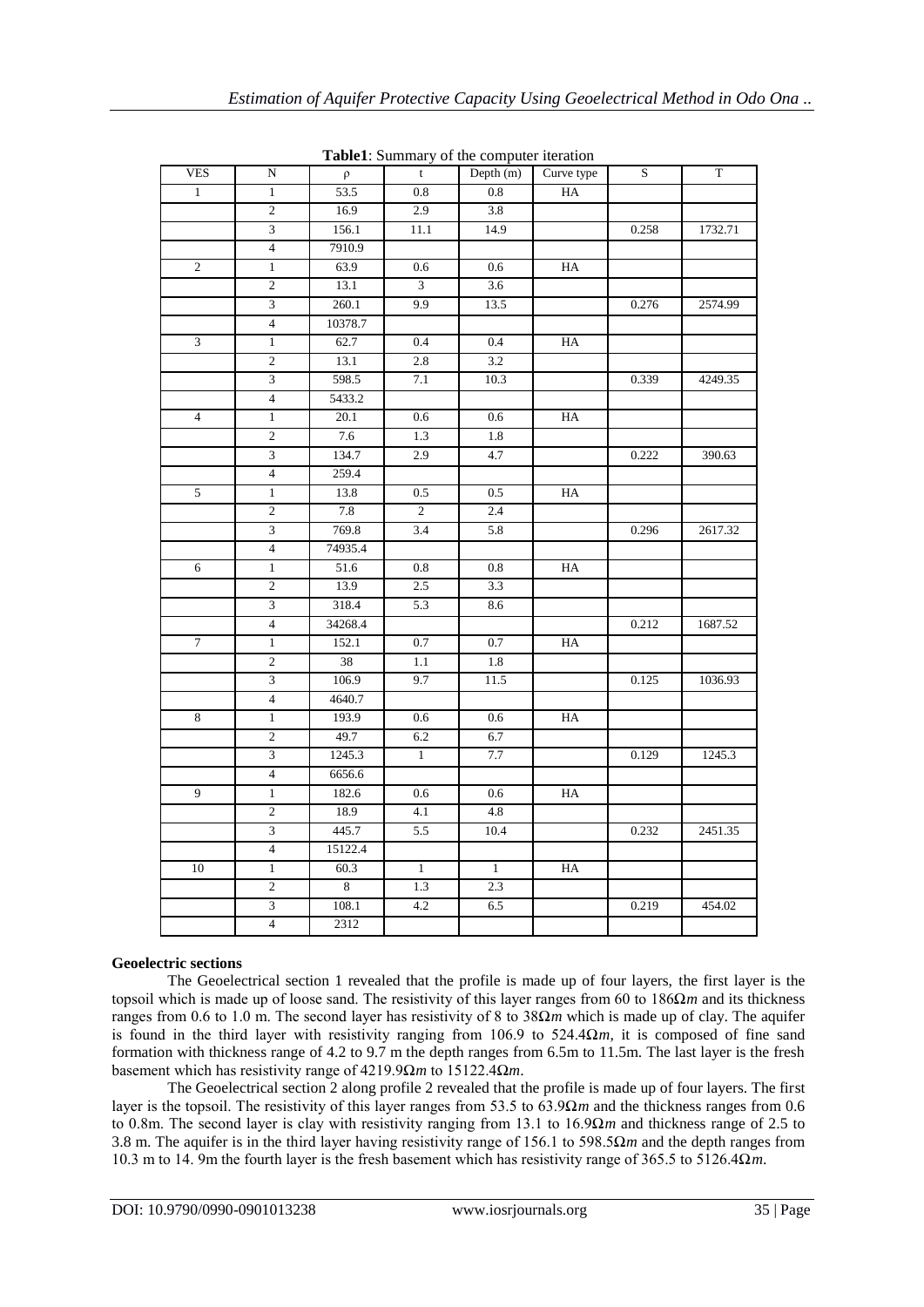

**Figure 4: Geoelectric section 1** 



**Figure 5:** Geoelectric section 2



**Figure 6:** Geoelectric section 3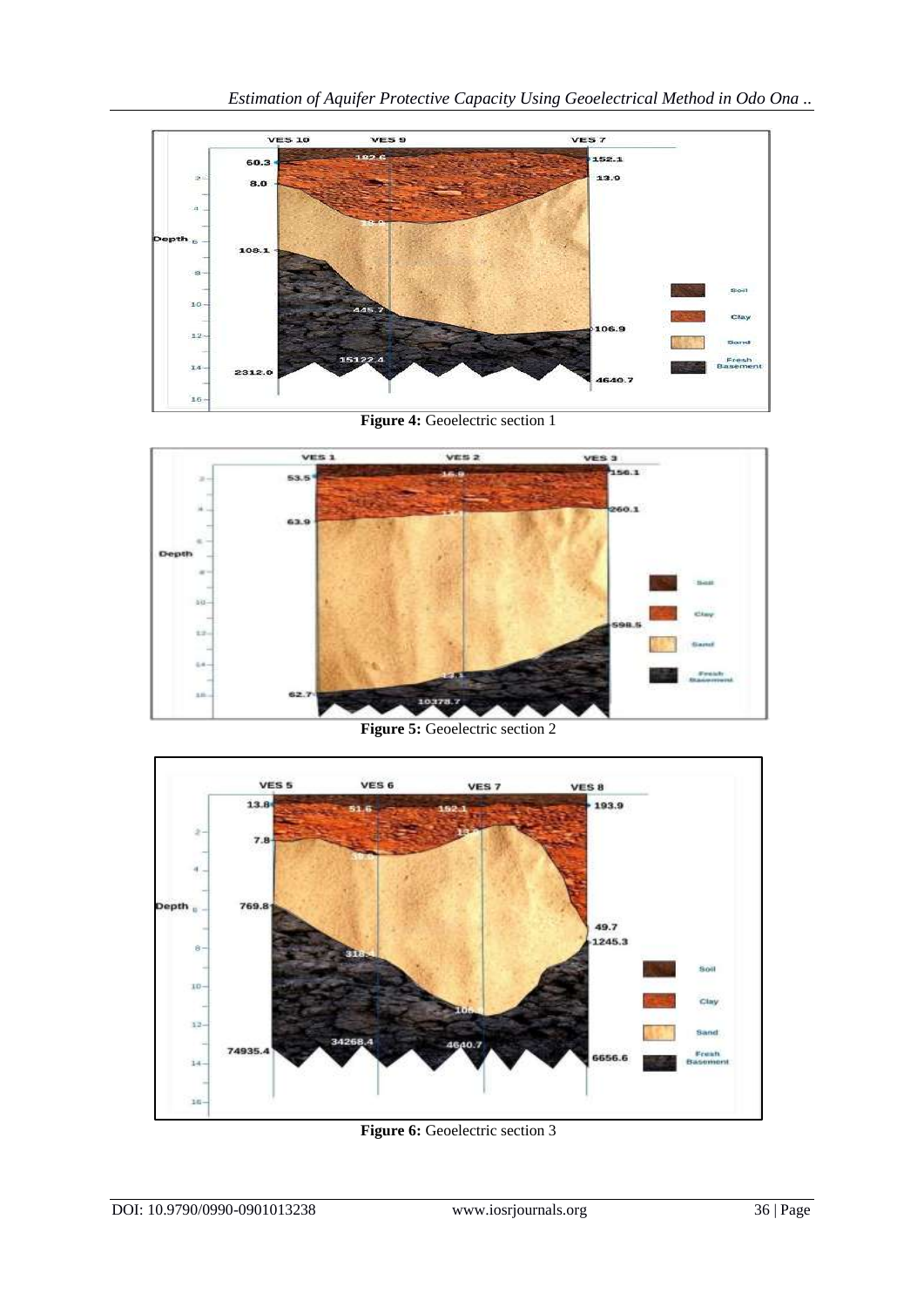

**Figure 7:** Geoelectric section 4

The Geoelectrical section 3 along profile 3 revealed that the profile is made up of four layers. The first layer is mainly clayey and loose sand, the resistivity of this layer ranges from 13.8 to 193.9 Ω*m* and the thickness ranges from 0.5 to 0.8m. The aquifer is found in the third layer with resistivity ranging from 106.9 to 769.8 Ω*m*, it is composed of fine sand formation with a thickness range of 1.0 to 9.7m. The depth ranges from 5.9m to 11.3m. The fourth layer is the basement having a resistivity range from 4640.7 ohm m to 74935.4 Ω*m*. The Geoelectrical section 4 along profile 4 revealed that the profile is made up of four layers. The first layer is the topsoil with resistivity ranges from 20.1 to 62.7 Ω*m* and the thickness ranges from 0.4 to 0.6m. The second layer is clay ranging from 7.6 to 18.9 Ω*m* with a thickness range of 1.3 to 4.1 m. The thickness of the third ranges from 2.9 to 7.1m with resistivity between 134.7 to 598.5 Ω*m this* layer is composed of sand, this is an aquifer at depth 4.7 to 10.4m. The fourth layer is the fresh basement which has a resistivity range of 259.4 to 15122.4 Ω*m*. From this profile, it was observed that the resistivity range in VES 4 across all layers is much smaller than in other profiles. It can be deduced therefore that this section is most likely to be contaminated due to presence of Leachate.

## **Longitudinal Conductance (S)**

The Longitudinal Conductance ranges from 0.125 to 0.339(Table 1), these values were used in evaluating the aquifer protective capacity rating of the study area according to (Oladapo and Akintorinwa 2007). The area with longitudinal unit conductance less than 0.1 mhos is rated as having poor aquifer protective capacity, the zones which have conductance value ranging from 0.1 and 0.19 mhos is classified as zones of weak protective capacity, where the conductance value ranges between 0.2 and 0.69 mhos is classified as zones of moderately protective capacity and where the longitudinal unit conductance value is greater than 0.7 mhos, the layers are adjudged zones of good protective capacity (Oladapo and Akintorinwa, 2007).

Areas that are classified poor and weak are vulnerable or susceptible to contamination and areas that are classified moderate are less susceptible to contamination.

VES 7 and 8 towards the western side of the study area have conductance 0.125 and 0.129 mhos respectively hence it is classified as zone of weak protective capacity, these zone is unprotected and vulnerable to contaminants. It implies therefore that the aquifer in these locations are vulnerable and unprotected to contamination from infiltration of Leachate from decomposed.

The aquifer overburden protection capacity rating in the vicinity of VES 1,2,3,4,5,6,9 and 10 is moderate (0.212 - 0.339), implying that the aquifer in these locations are less vulnerable to pollution through infiltration of leachate.

## **V. Conclusion**

The electrical resistivity an efficient non invasive geophysical method has been used to investigate the aquifer protective capacity in Odo-Ona Elewe, Ibadan, The result of the apparent resistivity measurement and interpretation gave a four layered resistivity structure made up of a sandy top soil, clay, sandy and fresh basement. This study has identified area with good groundwater potential and moderate aquifer protective capacity. The depths of the aquifers from the geosections were within the range 6.5 to 14.0m. VES1, 2, 3, 4,5,6,9 and 10 have were recommended because they have relatively high thickness of both weathered zone and fractured zone respectively, because it has thick sequence of weathered zone and fractured basement, a